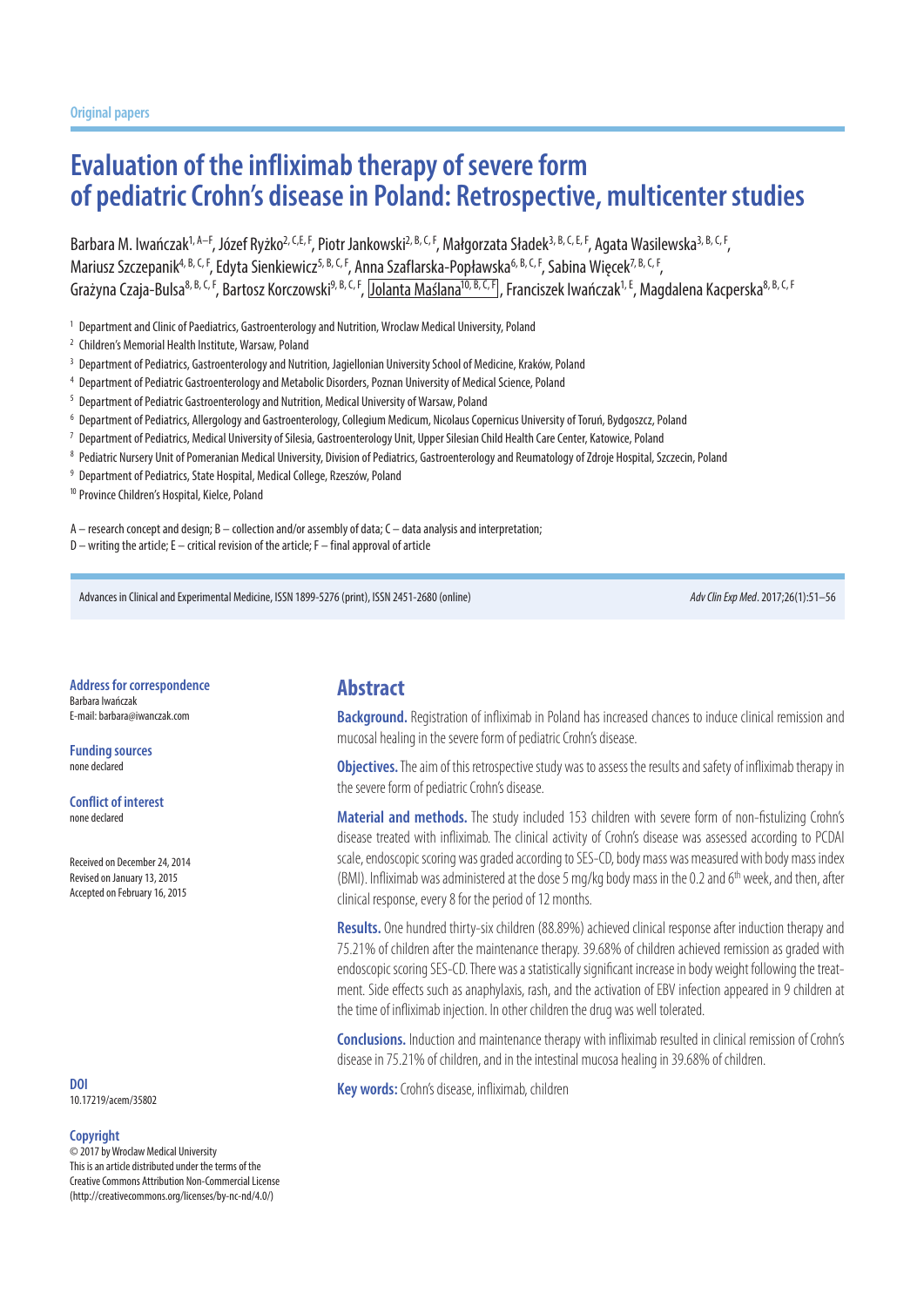Crohn's disease (CD) and ulcerative colitis (UC) are classified as inflammatory bowel diseases of unknown etiology and with no causative treatment. Increased incidence of pediatric Crohn's disease together with the constant incidence of ulcerative colitis has been observed during the last decade.1 Crohn's disease may be diagnosed in people of all age groups, but most frequently in children over the age of 10 years, with its peak incidence occurring between 15–40 years of age. In 25–30% of patients first symptoms appear under the age of 20 years.<sup>1,18,20</sup> In Crohn's disease, inflammatory changes affect full thickness of the bowel wall and occur segmentally with locations that can affect all parts of the gastrointestinal tract from mouth to rectum. The disease course is more severe in children than in adults. Crohn's disease is characterized by greater extension of intestinal lesions, higher incidence of exacerbations, fistulas and perianal changes, inhibited physical and sexual development, loss of body weight and malnutrition.<sup>7,21,23</sup> The primary goal of Crohn's disease treatment is to obtain clinical remission and mucosal healing, physical development and improvement of the quality of life and the normalization of biochemical parameters including the fecal calprotectin determination.<sup>20</sup> Patients are treated with 5-ASA preparations, thiopurine, glucocorticoids, nutritional preparations, antibiotics, biological agents and surgical treatment. Recent guidelines regarding the induction therapy of mild-to-moderate Crohn's disease recommend nutritional therapy, steroids, antibiotics and biopharmaceuticals; whereas in the maintenance therapy thiopurine, methotrexate, and biological therapy are recommended.<sup>20</sup> Early immunosuppressive and biological therapies should be introduced in children that have a high risk of suffering a severe course of the disease which includes: very early age of onset, the presence of deep ulcerations in endoscopic examination, inflammatory changes in the upper gastrointestinal tract, rectum and entire colon, growth delay, severe osteoporosis and the presence of fistulas.20

The aim of this study was to present a retrospective evaluation of effects and safety of infliximab therapy in the severe form of pediatric Crohn's disease.

### **Material and methods**

To assess the effects of treatment with inflixamib the authors have invited university pediatric gastroenterology centers and pediatric departments in regional hospitals in Poland, which treated pediatric Crohn's disease in the years 2004–2013. Each center received a personal questionnaire for the biological treatment which included the patient's age, sex, body mass index (BMI), location and manifestation of disease activity, pharmacological, nutritional, and surgical treatment, inductive and maintenance effects of biological therapy with infliximab. The diagnosis of Crohn's disease was based on Porto criteria.<sup>11</sup> However, the location and manifestation of the disease were

assessed based on the Paris Classification.15 The inclusion criteria for the pediatric infliximab treatment was a severe, active form of Crohn's disease measured by the Pediatric Crohn's Disease Activity Index (PCDAI) above 50 pts., the absence of clinical response to previous treatment with corticosteroids, immunosuppressants and nutritional treatment.8,12 Infliximab was used in the induction treatment at a dose of 5 mg/kg in the 0.2 and  $6<sup>th</sup>$  week after the first intravenous infusion. Maintenance infliximab therapy was administered to patients with clinical response, i.e. reduced disease activity by < 12.5 points (or more) and PCDAI level below 30 pts. for at least 2 weeks after the third dose of infliximab at doses: 5 mg/kg every 8 weeks (6 doses), together with the induction therapy for the period of 12 months. Clinical remission in Crohn's disease is defined as its activity after the maintenance treatment amounting to  $\leq 10$  points in the PCDAI scale. The endoscopic activity of the disease was scored before and after the maintenance treatment with infliximab according to SES-CD (Simplified Endoscopic Activity Score for Crohn's Disease). Mucosal healing was defined as 0 pts. according to SES-CD.3

In the years 2004–2013, 424 children in Poland were treated with infliximab.12 Two hundred twenty one (221) completed questionnaires from 10 health-care institutions were submitted in order to assess the results of the treatment of pediatric Crohn's disease. Two hundred eight (208) children were qualified. Out of this number, 153 children were diagnosed with non-fistulizing Crohn's disease, whereas 55 were diagnosed with fistulizing Crohn's disease. Thirteen patients provided in their questionnaires incomplete clinical data and, therefore, they were not included in the final evaluation of treatment (Table 1). In this study the authors have assessed only the effects of treatment with infliximab in 153 children with non-fistulizing Crohn's disease. The effects of treatment of 55 children with fistulizing Crohn's disease are going to be developed separately.

The results were statistically analyzed. Basic descriptive statistics were calculated as an arithmetic mean (x), standard deviation (SD), median. The authors have compared results of clinical (PCDAI) and endoscopic (SES-CD) activity, BMI (body mass index) before treatment and 1 year after treatment with the Student's t-test for dependent samples. The authors have also calculated the correlation

Table 1. Number of children with Crohn's disease in Poland treated with infliximab in the years 2004–2013

| Total number of treated children                                                                                                                           | 424                                       |
|------------------------------------------------------------------------------------------------------------------------------------------------------------|-------------------------------------------|
| The number of received questionaires treated<br>with infliximab                                                                                            | 221 (52.12%)                              |
| To the assessment of infliximab therapy were<br>qualified<br>a) Crohn's disease without fistulas<br>b) Crohn's disease with fistulas<br>c) incomplete data | 153 (69.23%)<br>55 (24.89%)<br>13 (5.88%) |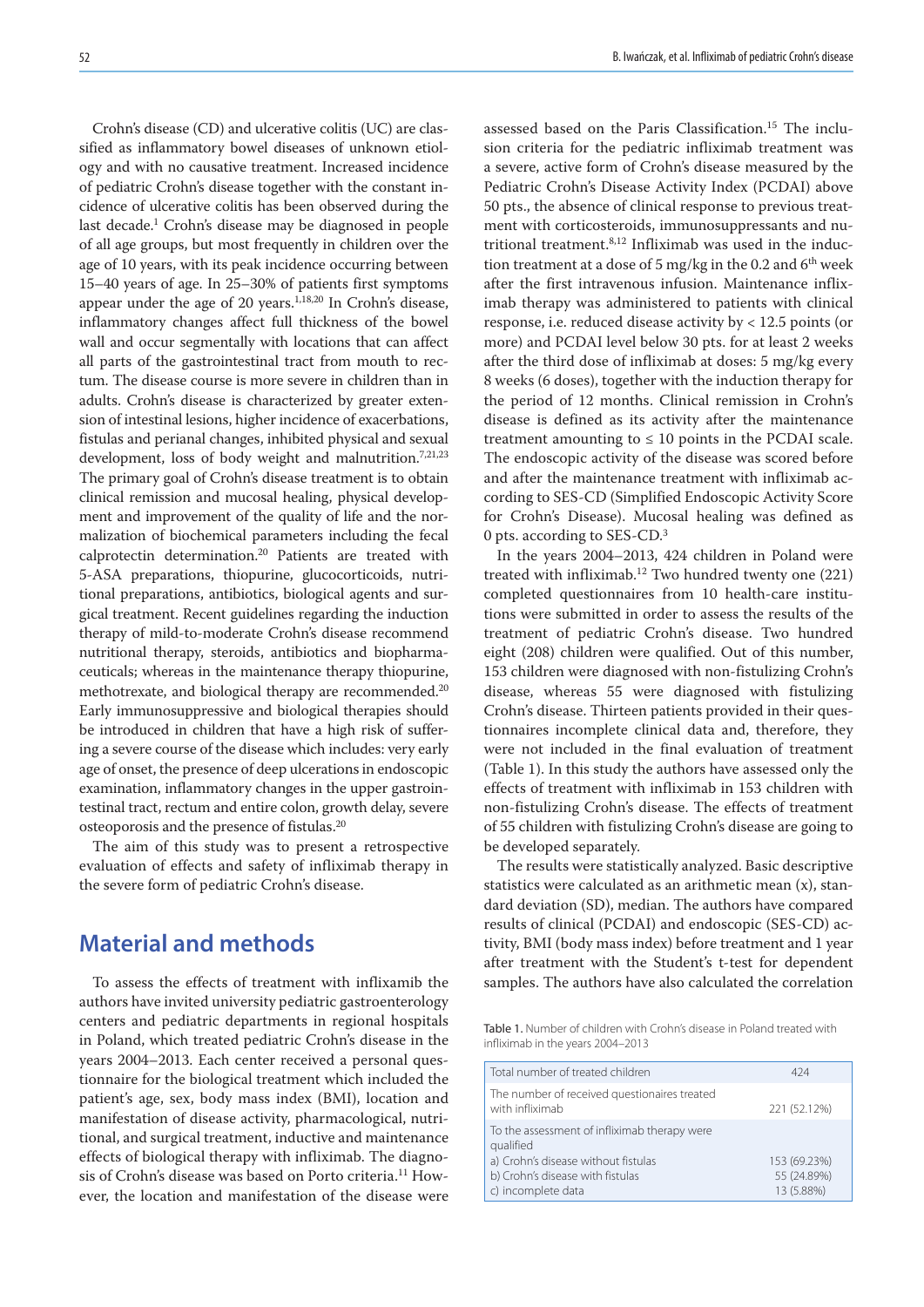between PCDAI, SES-CD, BMI with Pearson's correlation coefficient. Results were considered to be statistically significant at  $p < 0.05$ .

The study was approved by the Bioethical Committee of Wroclaw Medical University.

## **Results**

Characteristics of pediatric patients have been presented in Table 2. Crohn's disease was most frequently diagnosed in children between 10–17 years of age (77.83%). Very young children under the age of 5 years accounted for 4.52% of patients, children between 6–10 years of age accounted for 17.65% patients. The disease duration ranged from 1–84 months, with a mean of 25 months. In 7 cases (3.16%) Crohn's disease or ulcerative colitis were diagnosed in a patient's sibling or a parent. Parenteral manifestation of Crohn's disease was observed in 31 patients (14.03%), and that was most commonly anemia, arthralgia, erythema nodosum, osteopenia; whereas 23 children (10.4%) were diagnosed with other co-morbidities.

Location of inflammation in Crohn's disease has been presented in Table 3. Its most frequent location was terminal ileum and colon (42.97%), colon 14.03%, in 1/3 dis-

Table 2. Characteristics of the children with Crohn's disease treated with infliximab

|                                | Number of children |                |  |  |
|--------------------------------|--------------------|----------------|--|--|
| Assessed parameter             | n                  | $\%$           |  |  |
| male<br>Sex:<br>female         | 118<br>103         | 53.39<br>46.60 |  |  |
| Age at diagnosis (years) $< 5$ | 10                 | 4.52           |  |  |
| $6 - 10$                       | 39                 | 17.65          |  |  |
| $11 - 17$                      | 172                | 77.83          |  |  |
| <b>IBD</b> in family           | 7                  | 3.16           |  |  |
| Concomitant disorders          | 23                 | 10.40          |  |  |
| Extraintestinal symptoms       | 31                 | 14.03          |  |  |

n – number.

Table 3. Localization of Crohn's disease in 221 children treated with infliximab

| Location  |                  | Number of children |        |  |  |
|-----------|------------------|--------------------|--------|--|--|
|           |                  | $\overline{n}$     | $\%$   |  |  |
| 1         | distal 1/3 ileum | 29                 | 13.12  |  |  |
| L2        | colonic          | 31                 | 14.03  |  |  |
| $\vert$ 3 | ileocolonic      | 95                 | 42.97  |  |  |
| L4        | upper disease    | $\mathcal{P}$      | 0.91   |  |  |
| $L1 + L4$ |                  | 14                 | 6.34   |  |  |
| $L2 + L4$ |                  | 15                 | 6.79   |  |  |
| $L3 + L4$ |                  | 35                 | 15.84  |  |  |
| Total     |                  | 221                | 100.00 |  |  |

tal ileum (13.12%). Inflammation was often accompanied by changes in the upper gastrointestinal tract. Manifestation of Crohn's disease has been presented in Table 4. In 128 children (57.92%) Crohn's disease was inflammatory, non-stricturing and non-penetrating, in 38 children (17.19%) structuring, in 37 children (16.74%) penetrating, and in 18 children (8.14%) stricturing and penetrating. Fifty-five (24.88%) children were diagnosed with fistulizing Crohn's disease. Forty (18.1%) children suffered from growth retardation (Table 4).

The effects of induction treatment in 153 children have been presented in Table 5. Clinical response occurred in 136 children (88.89%) after 3 doses of infliximab; clinical improvement has not been observed in 14 children (9.15%); in 3 children (1.96%) treatment has been discontinued due to the anaphylactic shock that occurred during the administration of the second (2 children) and third dose of infliximab (1 child).

The effects of the maintenance treatment were evaluated in 117 children; 36 children did not qualify for further maintenance treatment: 14 children due to lack of clinical response following the induction therapy, 3 children due to the anaphylactic shock. Nineteen patients over the age of 18 years were transferred for further biological therapy in gastroenterology departments for adults.

The effects of maintenance treatment have been presented in Table 6. Clinical remission has been achieved in 88 (75.21%) children, endoscopic remission (0 pts. in SES-CD scale) has been achieved in 25 out of 63 children (39.68%). Eighteen children experienced exacerbated clinical symptoms during the maintenance therapy and 8 children (6.84%) required surgical treatment. Relapse of

Table 4. Clinical manifestation of Crohn's disease in 221 children treated with infliximab

| Behavior of Crohn's disease |              |                                  | Number of children |               |  |  |
|-----------------------------|--------------|----------------------------------|--------------------|---------------|--|--|
|                             |              |                                  | $\overline{n}$     | $\%$          |  |  |
| B1                          |              | non-stricturing, non-penetrating | 128                | 57.92         |  |  |
| <b>B2</b>                   | stricturing  |                                  | 38                 | 17.19         |  |  |
| B <sub>3</sub>              | penetrating  |                                  | 37                 | 16.74         |  |  |
| <b>B4</b>                   |              | stricturine and penetrating      | 18                 | 8.14          |  |  |
| Р                           | fistulas     | perianal<br>other                | 50<br>5            | 22.62<br>2.26 |  |  |
| G0                          |              | no evidence of growith delay     | 181                | 81.90         |  |  |
| G1                          | growth delay |                                  | 40                 | 18.10         |  |  |

Table 5. Results of induction therapy in 153 children with Crohn's disease without fistulas

| <b>Clinical assessment</b> | n   | $\%$   |
|----------------------------|-----|--------|
| Clinical response          | 136 | 88.89  |
| Lack of response           | 14  | 9.15   |
| Anaphylactic stock         | ર   | 1.96   |
| Гоtal                      | 153 | 100.00 |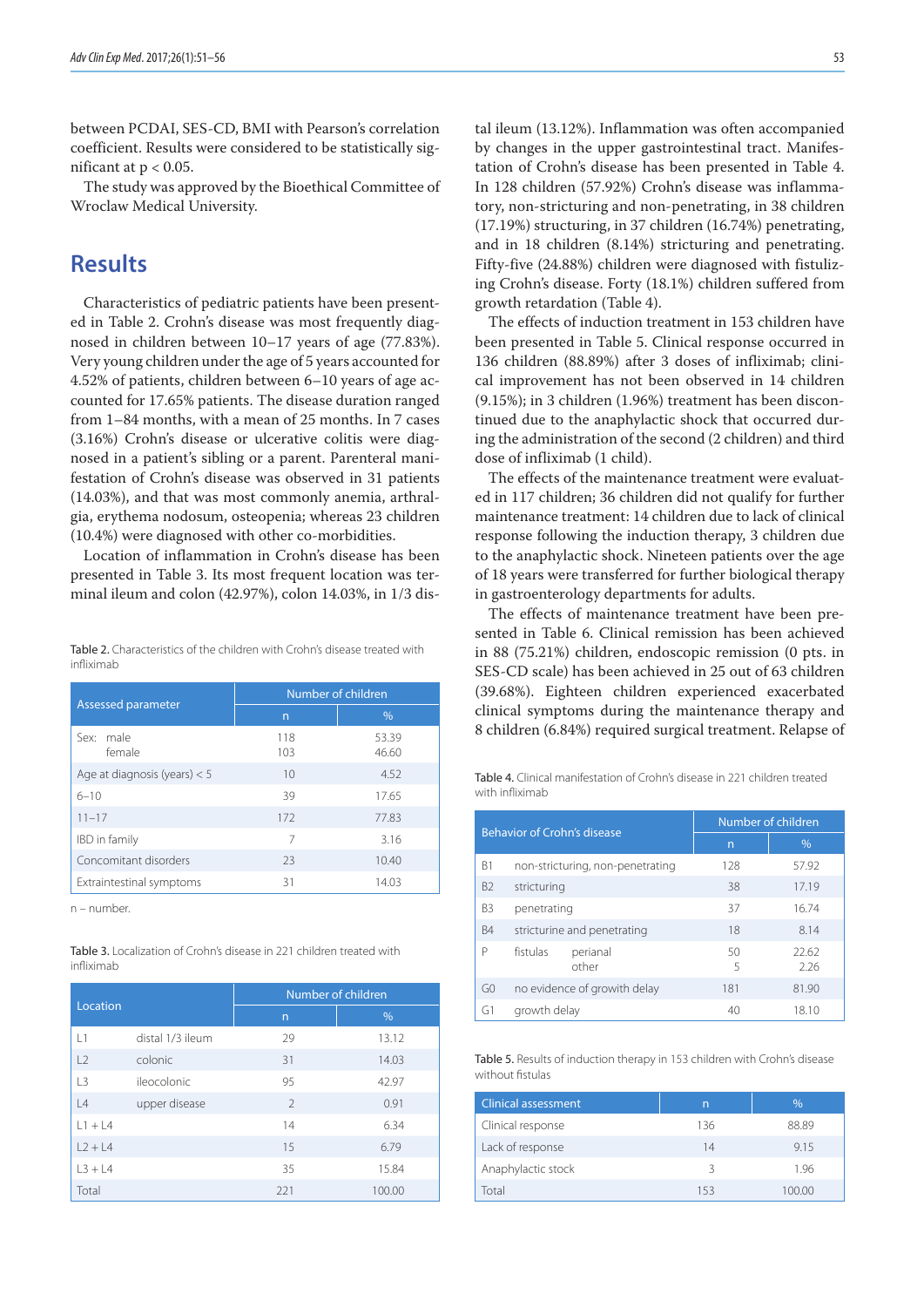|                                                                      | Number of children |                |  |  |
|----------------------------------------------------------------------|--------------------|----------------|--|--|
| Results of therapy                                                   | n                  | $\%$           |  |  |
| Clinical remission                                                   | 88                 | 75.21          |  |  |
| Endoscopic remission                                                 | 25/63              | 39.68          |  |  |
| Exacerbation of the disease during treatment                         | 18                 | 15.39          |  |  |
| Anaphylactic shock (after 4 <sup>th</sup> and 6 <sup>th</sup> dose)  | 3                  | 2.56           |  |  |
| Surgical treatment                                                   | 8                  | 6.84           |  |  |
| Reccurence of the disease before one year after the end of treatment | 18/70              | 25.71          |  |  |
| New treatment:<br>• infliximab<br>· adalimumab                       | 6/18<br>3/18       | 35.29<br>16.66 |  |  |

Table 6. Results of induction and maintenance therapy with infliximab of 117 children with Crohn's disease after 54 weeks of the treatment

Table 7. Comparison of clinical activity (PCDAI), endoscopic activity (SES-CD) and BMI before (I) and after one year (II) infliximab treatment

|                       |                    |                      |        |               |                               | <b>Results</b> |        |             |           |         |
|-----------------------|--------------------|----------------------|--------|---------------|-------------------------------|----------------|--------|-------------|-----------|---------|
| Assessed<br>parameter | No. of<br>children | I (before treatment) |        |               | II (one year after treatment) |                |        |             |           |         |
|                       |                    | <b>X</b>             | medina | range         | <b>SD</b>                     | $\mathsf{x}$   | medina | range       | <b>SD</b> | p       |
| PCDAI                 | 78                 | 57.66                | 55     | $52 - 85$     | 6.65                          | 9.39           |        | $0 - 62.5$  | 14.36     | < 0.001 |
| SES-CD                | 61                 | 14.51                |        | $1 - 39$      | 9.9                           | 5.32           |        | $0 - 32$    | 7.24      | < 0.001 |
| BMI ( $kg/m2$ )       | 78                 | 7.37                 | 17.05  | $13.0 - 30.5$ | 2.91                          | 19.23          | 20.05  | 15.80-33.12 | 2.37      | 0.008   |

x – mean; SD – standard deviation.

Table 8. Adverse events in children with Crohn's disease treated with infliximab

| Adverse symptoms                           | Only induction therapy<br>(36 children) |               | Induction and maintenance<br>therapy (117 children) |               | Total (153 children) |               |
|--------------------------------------------|-----------------------------------------|---------------|-----------------------------------------------------|---------------|----------------------|---------------|
|                                            | n                                       | $\frac{9}{6}$ | $\mathsf{n}$                                        | $\frac{9}{6}$ | $\overline{n}$       | $\frac{0}{6}$ |
| Anaphylactic shock                         |                                         | 8.33          |                                                     | 2.56          | 6                    | 3.92          |
| Generalized rush                           |                                         |               |                                                     | 0.85          |                      | 0.65          |
| EBV infection activation                   |                                         |               |                                                     | 0.85          |                      | 0.65          |
| Increase of blood pressure and tachycardia |                                         |               |                                                     | 0.85          |                      | 0.65          |
| Total                                      |                                         | 8.33          | 6                                                   | 5.13          |                      | 5.88          |

disease occurred after 1 year of treatment in 18 out of 70 (25.71%) children, 9 of whom were again subjected to the biological treatment (Table 6).

In Table 7, the authors have compared the results of PC-DAI, SES-CD and BMI before and after one-year therapy with infliximab. The authors have reported significantly reduced clinical (PCDAI) and endoscopic (SES-CD) activity of Crohn's disease and statistically significant increased body weight (BMI). However, a comparison of the relationship between measured parameters has shown, with the Pearson correlation coefficient, a statistically significant correlation between PCDAI and SES-CD before (r = 0.24,  $p = 0.037$ ) and after the treatment ( $r = 0.4$ ,  $p = 0.001$ ). Side effects such as anaphylaxis, rash, activation of EBV infection, increased blood pressure and tachycardia occurred in 9 children during intravenous infliximab infusion (Table 8). Infliximab was well tolerated in other children. During the treatment patients also received preparations of 5-ASA, azathioprine or methotrexate.

### **Discussion**

Crohn's disease is a chronic inflammation of intestines characterized by a progressive course with periods of remission and exacerbation. The natural course of disease is characterized by inflammation of the intestinal mucosa that gradually covers layers of intestinal walls and leads to fibrosis, stenosis and to the development of fistulas. The course of the disease is more severe in children compared to adults, since lesions are more extensive, and there occur disturbances in growth and puberty; parenteral symptoms complications and surgical interventions appear more often.6,21 It is assumed that early onset of the disease increases the possibility of its severe progressive course. Diagnosis of severe Crohn's disease in children under the age of 5 years may be associated with genetic disorders<sup>5,15</sup> Disorders of IL-10 mutation or its receptor, as well as other genetic disorders<sup>6,15,18,20</sup> have been reported in the youngest children. The authors have reported that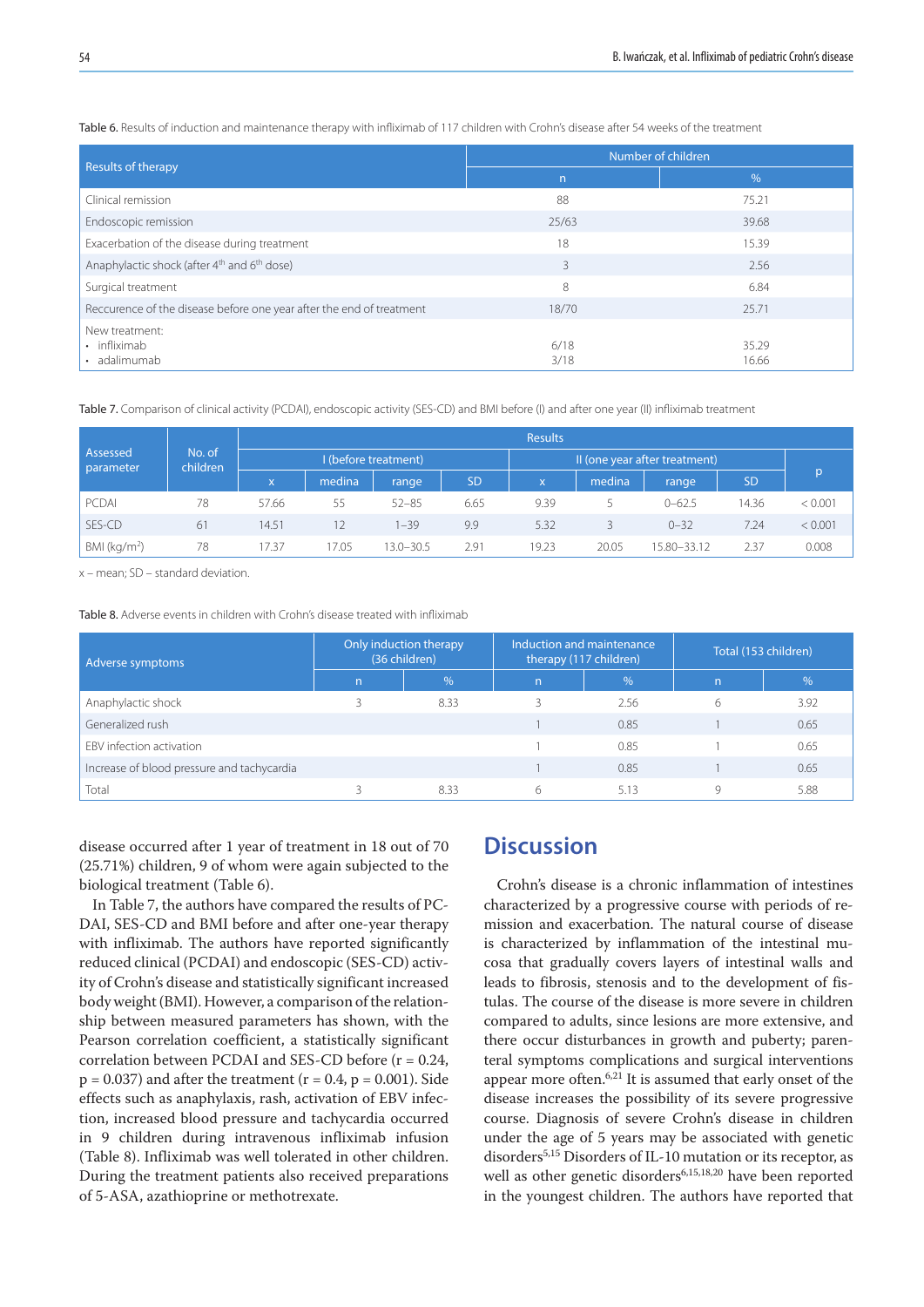Crohn's disease was most frequently diagnosed in children over 10 years of age (77.83%). Children under 5 years of age accounted for 4.52%, and aged 6–10 years for 17.65% (39) of all respondents. More boys were sick compared to girls (53.39% vs. 46.60%). These results are consistent with what other authors have reported.<sup>1,20</sup>

5-ASA preparations, glucocorticoids, immunomodulators, nutritional therapy, antibiotics, anti-TNF-α preparations and surgical treatment are used in Crohn's disease treatment. These are non-specific anti-inflammatory drugs. They inhibit the formation and the release of inflammatory mediators, reduce the number of cells and inhibit the activity of a body's defense cells. Corticosteroids are characterized by rapid onset of action and the induction of clinical remission. In mild-to-moderate activity of pediatric Crohn's disease with the ileocaecal location to induce remission, topical budesonide, rather than systemic glucocorticosteroids treatment, can be administered. However, corticosteroids should not be used in therapy that maintains disease induction, because they do not lead to mucosal healing. Azathioprine, 6-mercaptopurine and methotrexate are important drugs maintaining disease remission. Preparations of 5-ASA should be used only in patients with a very mild form of Crohn's disease.<sup>20</sup> Methotrexate is recommended in maintenance treatment of children with a severe course of disease with unfavorable prognostic factors following unsuccessful thiopurine therapy.20

Recently, the main goals of treatment have changed. Currently, the primary objective of treatment is not only clinical remission, improved nutrition, growth and quality of life, but above all, induction of mucosal healing, i.e. deep mucosal remission (DR-deep remission).<sup>20</sup> These results can be achieved with the total enteral nutrition (exclusive enteral nutrition – EEN) for the period of 6–8 weeks, with thiopurines or biological therapy.<sup>20</sup> Different types of the treatment mentioned above have been administered to children. Due to the relapse of disease or the lack of improvement after the treatment and the severe active course of the disease, children with the PCDAI scale activity exceeding 50 pts. were included in the biological therapy with infliximab. Infliximab is the first biological drug approved by the US Food and Drug Administration (FDA), and then it got approval in Europe and Poland for the treatment of Crohn's disease and ulcerative colitis. Infliximab is an IgG1 monoclonal antibody directed against tumor necrosis factor (TNF-α-Tumor Necrosis Factor). It is a human-mouse chimeric antibody with high affinity to both soluble and trans-epithelial form of TNF-α. Infliximab has been approved in Poland for the treatment of severe active form of pediatric Crohn's disease (PCDAI > 50 pts.) in patients aged 6–17 years, not subjected to typical treatment, or after the presence of contraindications or intolerance symptoms or resistance to used medications.<sup>12</sup> As this study has shown, infliximab was also, following the consent of the regional Bioethics

Committees, used in the youngest children with severe course of disease despite registration recommendations.

Many studies have demonstrated the efficacy of biological therapy, thiopurines, nutritional therapy both in the induction and in maintaining remission, and in the mucosal healing.<sup>2,4,5,7,9,10,13,16,17,22</sup> D'Haens et al.<sup>17</sup> have reported that treatment with infliximab and azathioprine is more effective in inducing mucosal remission compared to glucocorticoid.17 Another study has proven that treatment with infliximab in combination with azathioprine is much more effective compared to treatment with azathioprine only, and patients with the mucosal healing required fewer hospitalizations and surgical treatment.2,16,20 Treatment with infliximab in the induction and in maintaining remission has been effective. Height gain and the possibility to reduce corticosteroids doses could be observed in patients. In the 54<sup>th</sup> week of treatment infliximab was more effective at a dose of 5 mg/kg every 8 weeks than every 12 weeks. Hyams et al. confirmed the efficacy of infliximab treatment in the course of a 3-year follow-up.10 Withdrawal of glucocorticoids was possible in most children. Ruemmele et al. in their studies confirmed clinical efficacy, tolerability and the safety of infliximab.19 They achieved clinical remission in 83% of children using intravenous infusions every 8 weeks. Kierkuś et al.have demonstrated the efficacy of infliximab in clinical remission and mucosal healing in children. Assessing results of induction therapy with infliximab in 66 children in the 10<sup>th</sup> week of the treatment, the authors have achieved clinical remission in 33%, clinical response in 39%, and mucosal healing in 22.7%. Only 28% children did not respond to treatment with infliximab. In another study, the authors have analyzed results of treatment with infliximab maintaining the clinical remission with or without azathioprine. They have not obtained statistically significant differences in maintenance treatment between the two groups of sick children.14

These results are comparable to the results from other studies. Following one year of infliximab therapy, the authors received clinical remission in 75.21% of children, and endoscopic remission in 39.68% of children. Moreover, the nutritional status of children has improved and statistically significant weight gain has been reported following one year of therapy with infliximab. Infliximab was generally well tolerated. Side effects such as anaphylaxis, urticaria, and activation of EBV infection appeared in 5.88% of children. In the remaining children, the drug was well tolerated.

Despite prior ineffective immunosuppressive therapy, the authors proved the efficacy of induction therapy and the infliximab therapy maintaining remission of the disease in the treatment of severe pediatric Crohn's disease. Apart from clinical remission of disease, the authors have reported mucosal healing, improvement in nutritional status, and, thus, better quality of life of pediatric patients. Infliximab was safe and well tolerated in the majority of them.